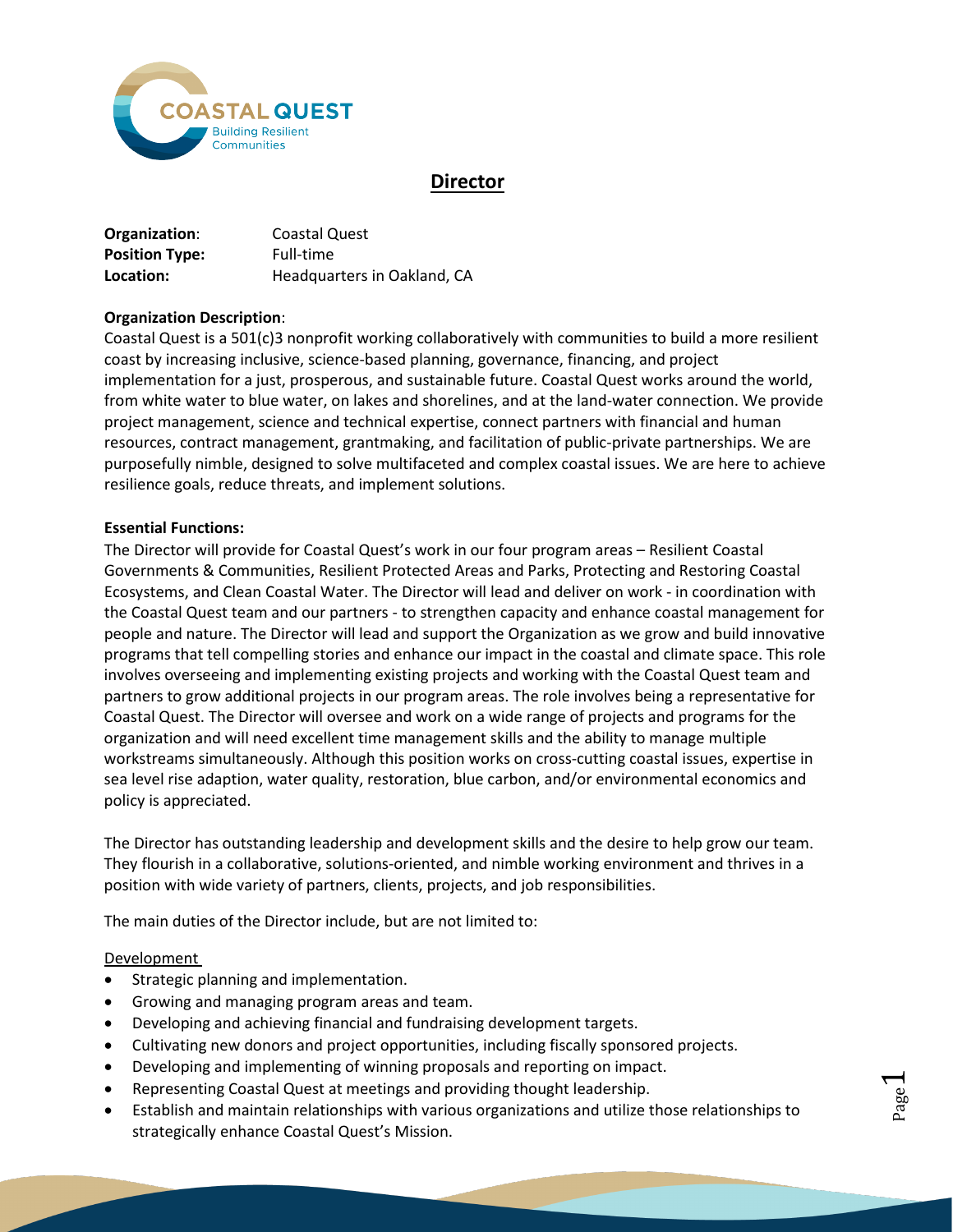

## Programmatic Partner and Grant Work

- Performing partner and program/project area oversight (including scoping, work planning and budgeting).
- Managing programs and projects and ensuring delivery on time and budget.
- Performing projects tasks such as event and meeting planning, research, and writing.
- Present project findings and/or performing technical facilitation to various stakeholder groups, both informally and formally.
- Oversee and provide support fiscally sponsored projects and ensure they deliver on program and receive operational support.
- Performing and coordinating QA/QC to ensure that the quality of deliverable is of the consistently high standard necessary to show achievement when reporting on grant goals, targets, and deliverables and obtain more funding.

## Staff Development and Management

- Managing and developing junior- and mid-level staff to deliver programs and projects on time and budget.
- Contract and grant management and oversight.
- Communicate and coordinate with Operations Manager on project operational needs.
- Demonstrates leadership and upholds Coastal Quest's core values.

## Organizational Development

- Support Executive Director and Senior Director in developing culture and implementing systems to professionalize and scale organization.
- Builds a commitment to diversity, equity, inclusion, and justice in programs and organization.

## **Qualifications:**

- Possession of an analytical, strategic, and creative approach to problem solving.
- Ability to produce products in a timely fashion through collaborative processes.
- Strong written and oral communication skills and a working knowledge of all Microsoft Office programs, including Word, PowerPoint, and basic statistical functions in Excel.
- Strong project management experience, including managing contracts and federal and/or state grant agreements.
- Proven track record of writing winning grant proposals and delivering programs.
- Acts independently on assigned tasks and exercises independent judgements based on analysis, experience, and judgement.
- The ability to be a self-starter who assumes hands-on responsibility, balances competing priorities and deadlines, and demonstrates sound judgment and good problem-solving skills.
- Experience working with a diverse and inclusive audiences.
- Ability to manage sensitive and proprietary information with discretion and confidentiality
- Strong, personal commitment to realizing the mission of Coastal Quest.

## **Knowledge and Experience:**

• Interdisciplinary training in natural and social science, resource conservation and management, communications, and/or policy. PhD with at least 7 years relevant experience or MS/MBA with at least 10 years relevant experience.